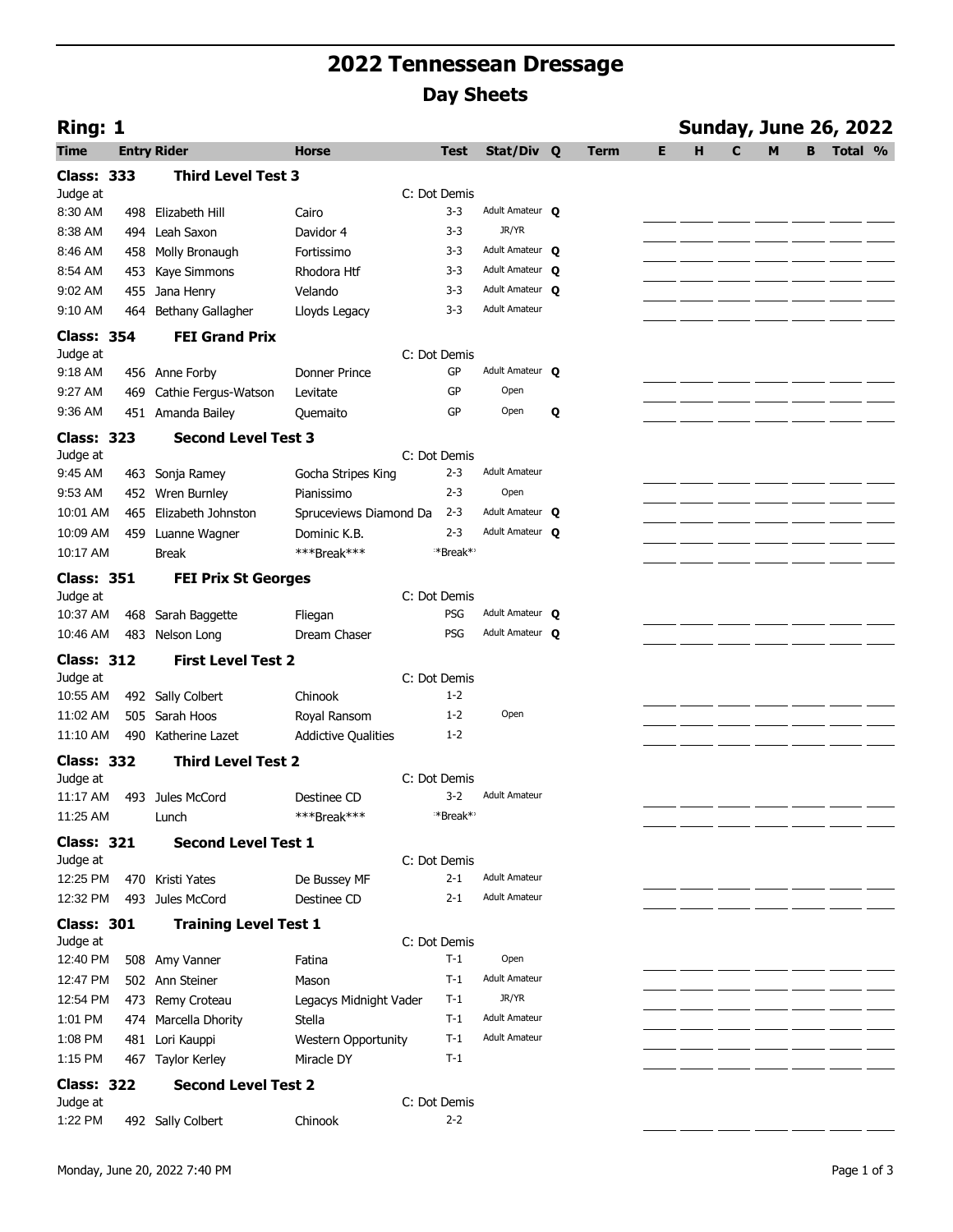## **2022 Tennessean Dressage Day Sheets**

| <b>Ring: 2</b>                |     |                                       |                            |                      |                      |   |             |   |   | <b>Sunday, June 26, 2022</b> |   |   |         |  |
|-------------------------------|-----|---------------------------------------|----------------------------|----------------------|----------------------|---|-------------|---|---|------------------------------|---|---|---------|--|
| <b>Time</b>                   |     | <b>Entry Rider</b>                    | Horse                      | <b>Test</b>          | Stat/Div Q           |   | <b>Term</b> | Е | н | C                            | M | в | Total % |  |
| <b>Class: 313</b>             |     | <b>First Level Test 3</b>             |                            |                      |                      |   |             |   |   |                              |   |   |         |  |
| Judge at                      |     |                                       |                            | C: Lisa El-Ramey     |                      |   |             |   |   |                              |   |   |         |  |
| 8:30 AM                       | 465 | Elizabeth Johnston                    | Spruceviews Diamond Da     | $1 - 3$              | <b>Adult Amateur</b> |   |             |   |   |                              |   |   |         |  |
| 8:38 AM                       | 482 | Ashley Williamson                     | Le Cadeau BR               | $1 - 3$              | Adult Amateur O      |   |             |   |   |                              |   |   |         |  |
| 8:46 AM                       | 461 | Pat Harrod                            | Rocko's Gizmo              | $1 - 3$              | Adult Amateur Q      |   |             |   |   |                              |   |   |         |  |
| 8:54 AM                       | 459 | Luanne Wagner                         | Dominic K.B.               | $1 - 3$              | Adult Amateur Q      |   |             |   |   |                              |   |   |         |  |
| 9:02 AM                       | 476 | Cassandra Bullard                     | H.W.F. Liberty Belle       | $1 - 3$              | Adult Amateur O      |   |             |   |   |                              |   |   |         |  |
| 9:10 AM                       | 490 | Katherine Lazet                       | <b>Addictive Qualities</b> | $1 - 3$              |                      |   |             |   |   |                              |   |   |         |  |
| 9:18 AM                       | 488 | Hannah Koehler                        | <b>Bibiana WT</b>          | $1 - 3$              | Open                 | Q |             |   |   |                              |   |   |         |  |
| 9:26 AM                       | 499 | Elizabeth Hill                        | Nimbus                     | $1 - 3$              | Adult Amateur Q      |   |             |   |   |                              |   |   |         |  |
| <b>Class: 352</b>             |     | <b>FEI Intermedaire I</b>             |                            |                      |                      |   |             |   |   |                              |   |   |         |  |
| Judge at                      |     |                                       |                            | C: Lisa El-Ramey     |                      |   |             |   |   |                              |   |   |         |  |
| 9:34 AM                       |     | 454 J T Burnley                       | <b>Furst Tanzer</b>        | $_{\rm I1}$          | Open                 |   |             |   |   |                              |   |   |         |  |
| 9:43 AM                       | 486 | Nina Warren                           | Excelsior                  | I1                   | Open                 | Q |             |   |   |                              |   |   |         |  |
| <b>Class: 303</b>             |     | <b>Training Level Test 3</b>          |                            |                      |                      |   |             |   |   |                              |   |   |         |  |
| Judge at                      |     |                                       |                            | C: Lisa El-Ramey     |                      |   |             |   |   |                              |   |   |         |  |
| 9:52 AM                       | 474 | Marcella Dhority                      | Stella                     | $T-3$                | Adult Amateur O      |   |             |   |   |                              |   |   |         |  |
| 9:59 AM                       | 467 | <b>Taylor Kerley</b>                  | Miracle DY                 | $T-3$                |                      | Q |             |   |   |                              |   |   |         |  |
| 10:06 AM                      | 508 | Amy Vanner                            | Fatina                     | T-3                  | Open                 |   |             |   |   |                              |   |   |         |  |
| 10:13 AM                      | 473 | Remy Croteau                          | Legacys Midnight Vader     | $T-3$                | JR/YR                |   |             |   |   |                              |   |   |         |  |
| 10:20 AM                      | 475 | Bethany Gallagher                     | Odyssey                    | $T-3$                | <b>Adult Amateur</b> |   |             |   |   |                              |   |   |         |  |
| 10:27 AM                      |     | <b>Break</b>                          | ***Break***                | *Break**             |                      |   |             |   |   |                              |   |   |         |  |
| 10:47 AM                      | 476 | Cassandra Bullard                     | H.W.F. Liberty Belle       | $T-3$                | <b>Adult Amateur</b> |   |             |   |   |                              |   |   |         |  |
| 10:54 AM                      | 466 | Meghan Rees                           | I Love You MB              | $T-3$                | <b>Adult Amateur</b> |   |             |   |   |                              |   |   |         |  |
| 11:01 AM                      | 488 | Hannah Koehler                        | Bibiana WT                 | T-3                  | Open                 | Q |             |   |   |                              |   |   |         |  |
| 11:08 AM                      | 489 | <b>Laurel Carrion</b>                 | Pocket Change              | T-3                  | Adult Amateur Q      |   |             |   |   |                              |   |   |         |  |
| 11:15 AM                      |     | 477 Tara Stamps                       | Teagan BR                  | $T-3$                | Adult Amateur Q      |   |             |   |   |                              |   |   |         |  |
| <b>Class: 302</b>             |     | <b>Training Level Test 2</b>          |                            |                      |                      |   |             |   |   |                              |   |   |         |  |
| Judge at                      |     |                                       |                            | C: Lisa El-Ramey     |                      |   |             |   |   |                              |   |   |         |  |
| 11:15 AM                      | 474 | Marcella Dhority                      | Stella                     | $T-2$                | <b>Adult Amateur</b> |   |             |   |   |                              |   |   |         |  |
| 11:22 AM                      | 481 | Lori Kauppi                           | <b>Western Opportunity</b> | $T-2$                | <b>Adult Amateur</b> |   |             |   |   |                              |   |   |         |  |
| 11:30 AM                      | 508 | Amy Vanner                            | Fatina                     | $T-2$                | Open                 |   |             |   |   |                              |   |   |         |  |
| 11:38 AM                      |     | Lunch                                 | ***Break***                | *Break* <sup>*</sup> |                      |   |             |   |   |                              |   |   |         |  |
| Class: 32                     |     | <b>USDF Introductory Level Test B</b> |                            |                      |                      |   |             |   |   |                              |   |   |         |  |
| Judge at                      |     |                                       |                            | C: Lisa El-Ramey     | <b>Adult Amateur</b> |   |             |   |   |                              |   |   |         |  |
| 12:30 PM                      |     | 497 Lynne McAlister                   | <b>Atticus</b>             | <b>ILB</b>           |                      |   |             |   |   |                              |   |   |         |  |
| <b>Class: 311</b><br>Judge at |     | <b>First Level Test 1</b>             |                            | C: Lisa El-Ramey     |                      |   |             |   |   |                              |   |   |         |  |
| 12:37 PM                      |     | 457 Logan Warden                      | Javier                     | $1 - 1$              | JR/YR                |   |             |   |   |                              |   |   |         |  |
| 12:44 PM                      |     | 505 Sarah Hoos                        | Royal Ransom               | $1 - 1$              | Open                 |   |             |   |   |                              |   |   |         |  |
|                               |     |                                       |                            |                      |                      |   |             |   |   |                              |   |   |         |  |
| <b>Class: 341</b><br>Judge at |     | <b>Fourth Level Test 1</b>            |                            | C: Lisa El-Ramey     |                      |   |             |   |   |                              |   |   |         |  |
| 12:52 PM                      |     | 485 Marie Macdonald                   | Soccoro                    | $4 - 1$              | Open                 |   |             |   |   |                              |   |   |         |  |
| 1:00 PM                       |     | 507 Joan L. Jones                     | Azahar CDf                 | $4 - 1$              | <b>Adult Amateur</b> |   |             |   |   |                              |   |   |         |  |
| <b>Class: 331</b>             |     | <b>Third Level Test 1</b>             |                            |                      |                      |   |             |   |   |                              |   |   |         |  |
| Judge at                      |     |                                       |                            | C: Lisa El-Ramey     |                      |   |             |   |   |                              |   |   |         |  |
| 1:08 PM                       |     | 494 Leah Saxon                        | Davidor 4                  | $3 - 1$              | JR/YR                |   |             |   |   |                              |   |   |         |  |
| 1:16 PM                       |     | 470 Kristi Yates                      | De Bussey MF               | $3 - 1$              | <b>Adult Amateur</b> |   |             |   |   |                              |   |   |         |  |